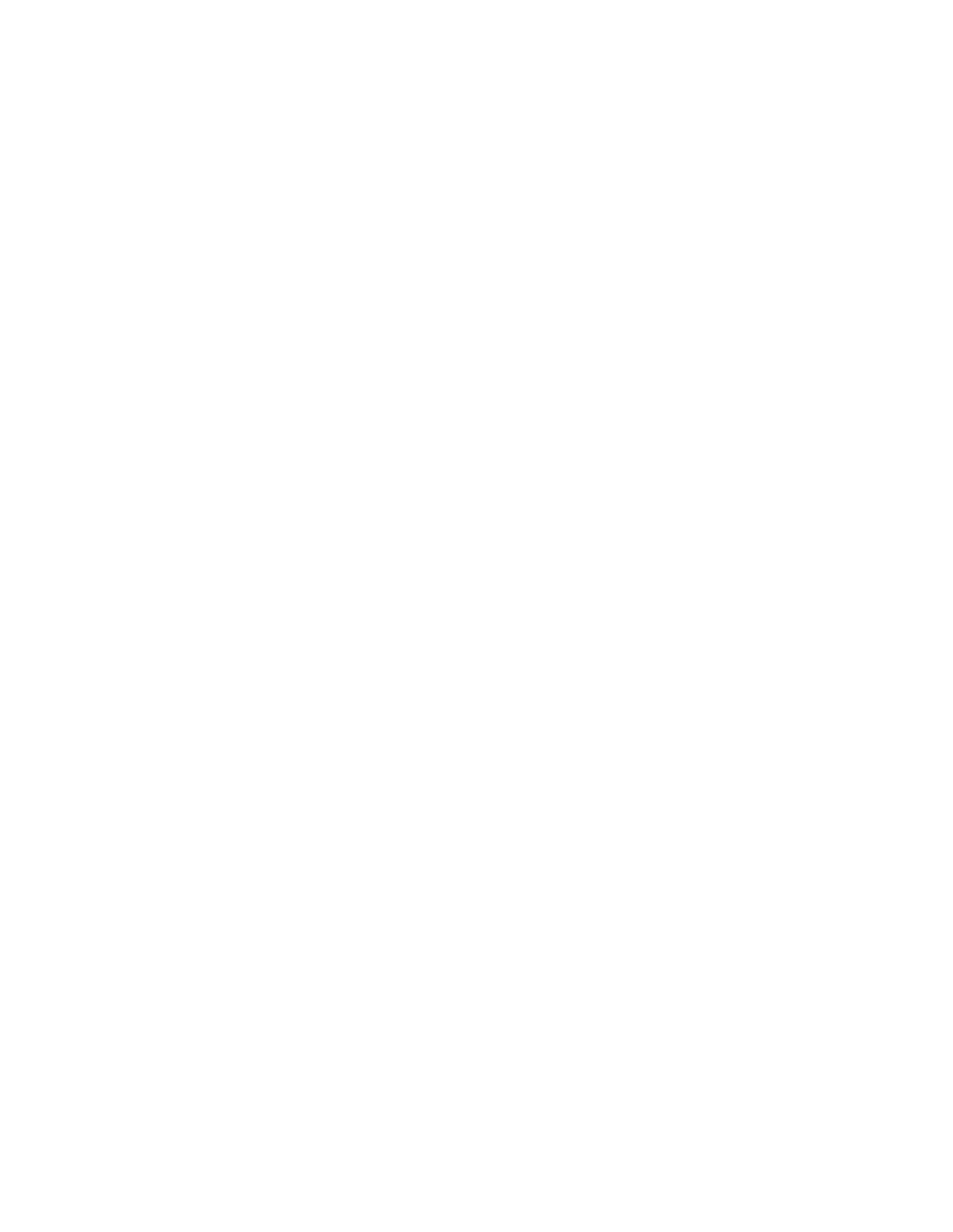### **TABLE OF CONTENTS**

| Clearance to Combustible Wall / Single Wall Pipe |  |
|--------------------------------------------------|--|
|                                                  |  |
|                                                  |  |
|                                                  |  |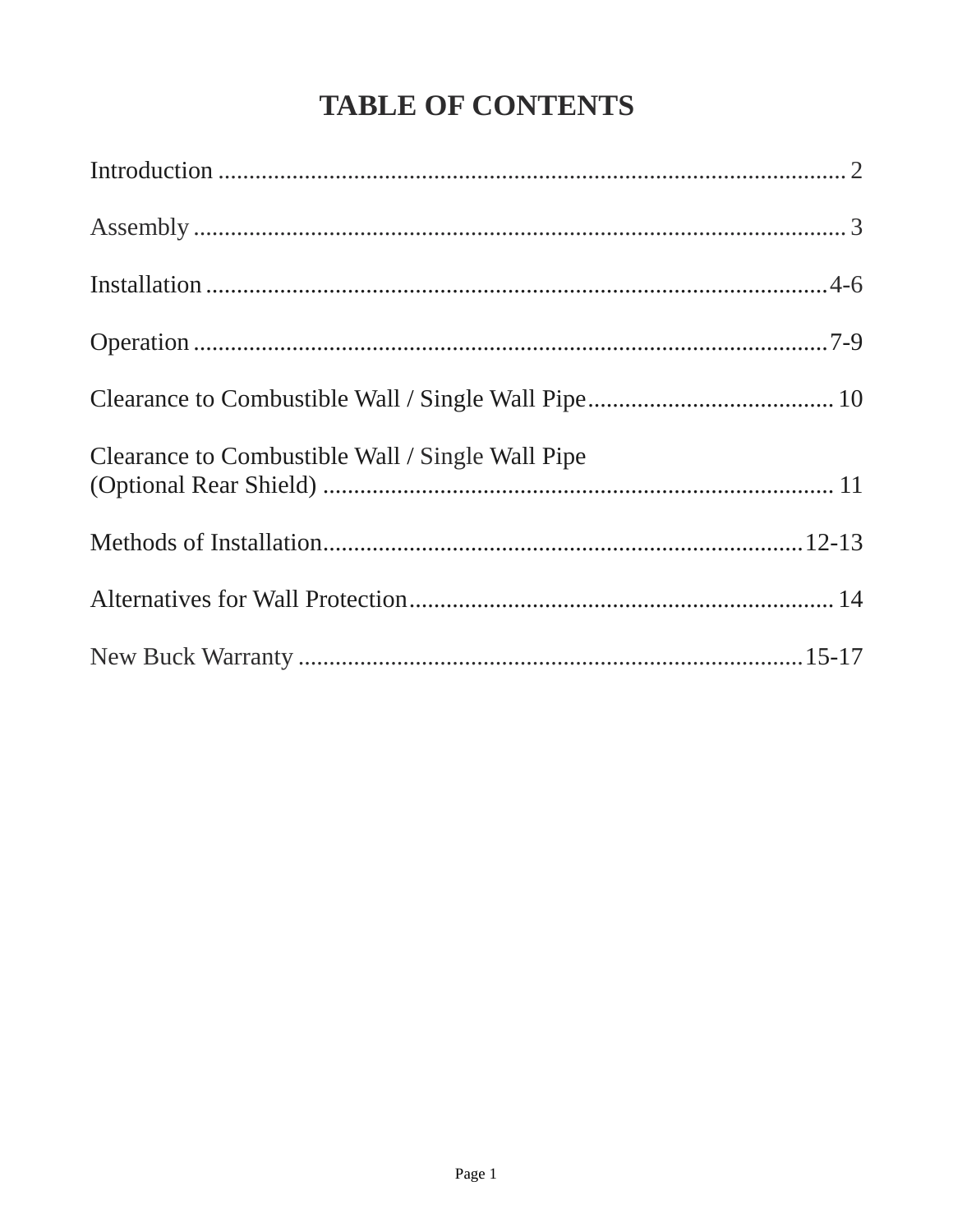# **INTRODUCTION**

The Keystone Coal Stove is a highly efficient heating unit. Proper installation will ensure years of heating satisfaction. Read the manual carefully. For more information contact your local Buck Stove dealer.

Safety is a vital factor in installing your stove. Without correct installation and operation, a house fire may result. Check local building and fire codes.

Read the complete manual before installation and operation. Failure to follow instructions may result in property damage, bodily injury or death

**NOTE: When burning any unit or appliance that combust fuel for heat, such as coal, oil, wood or natural and (L.P.) liquid petroleum gas, we highly recommend the use of smoke and carbon monoxide detectors in your home.**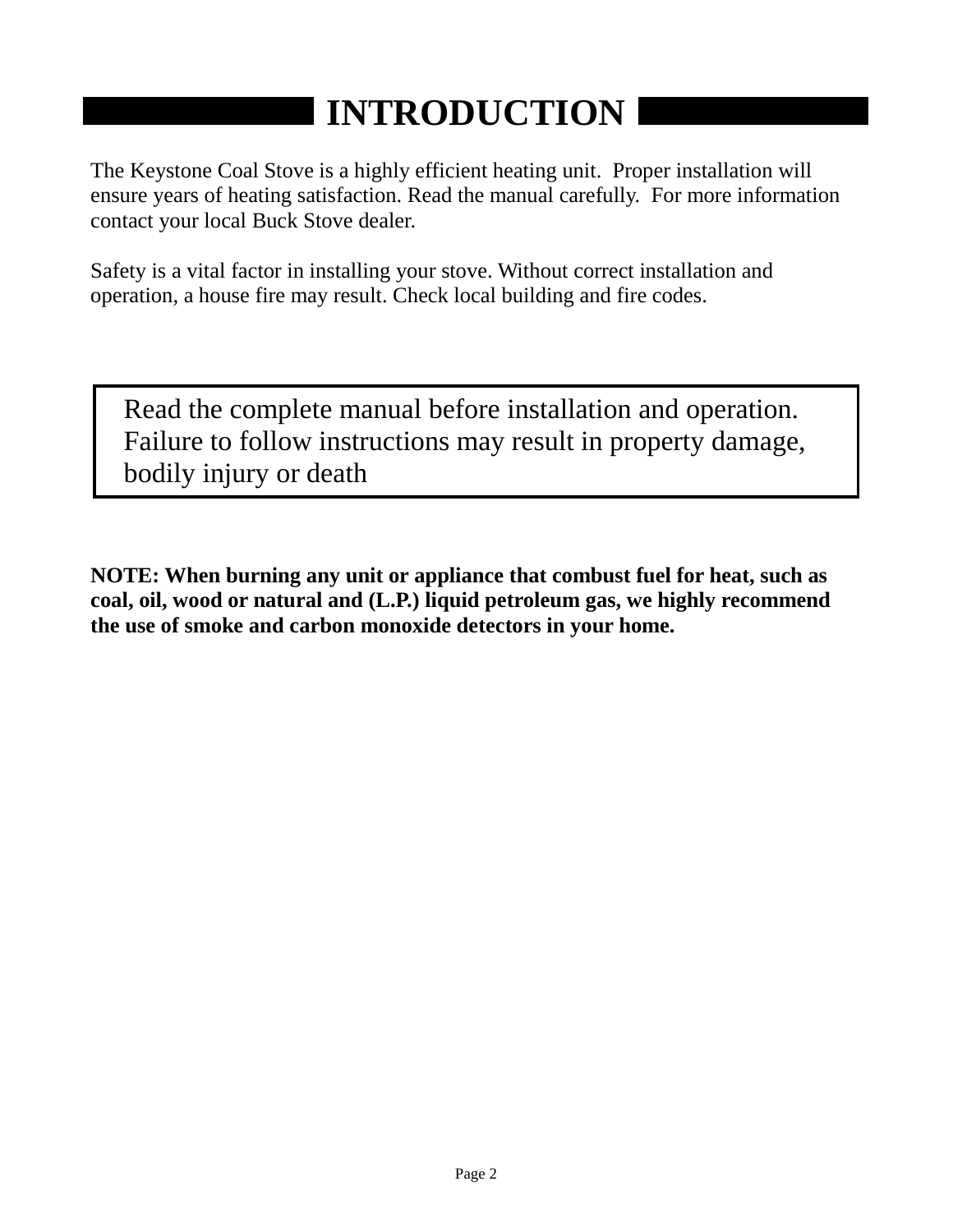#### 1. **LEGS, CHIMNEY CONNECTOR AND BOTTOM SHIELD**

- A. To install legs on your stove, place the unit at least 12" off the floor using blocks for support. Bolt each leg to the bottom of the unit using four (4) 3/8 - 16 bolts (furnished). After legs are in place, position the unit for use.
- B. For chimney connector installation, secure connector over the flue exit with (2) two "J" hooks. These hooks are furnished with the unit.
- C. If the heater is being installed on a non-combustible surface, a heat shield is required. Center galvanized heat shield underneath the unit. This will position the shield for proper clearance. (See Figure 4).

#### 2. **BLOWER AND PIPE SHIELD (OPTIONAL)**

- A. Attach optional blower to the back of unit by using the motor bracket provided. Do not route power cord over or under the unit.
- B. Allow 1 1/2" air space between top of stove and pipe shield. Install optional pipe shield by placing piece against top of rear shield. Mark holes and drill two (2) 1/8" holes. Attach pipe shield using the two (2) self tapping screws provided.
- C. Insert shaker handle into opening of tube at the right side of unit.
- *Note:* **Buck Stove's Model 24 Coal Stove is painted with a specially formulated high temperature paint that cures during the first two or three firings. You may notice a slight smoking effect and an odor of burning paint when building the first fires. This is normal. Do not be alarmed. In some cases, these fumes will activate a smoke alarm. Slightly open a window to allow fumes to escape. DO NOT BUILD A LARGE FIRE UNTIL THIS CURING IS COMPLETE. THIS WILL CAUSE HEATER FINISH TO BE DAMAGED.**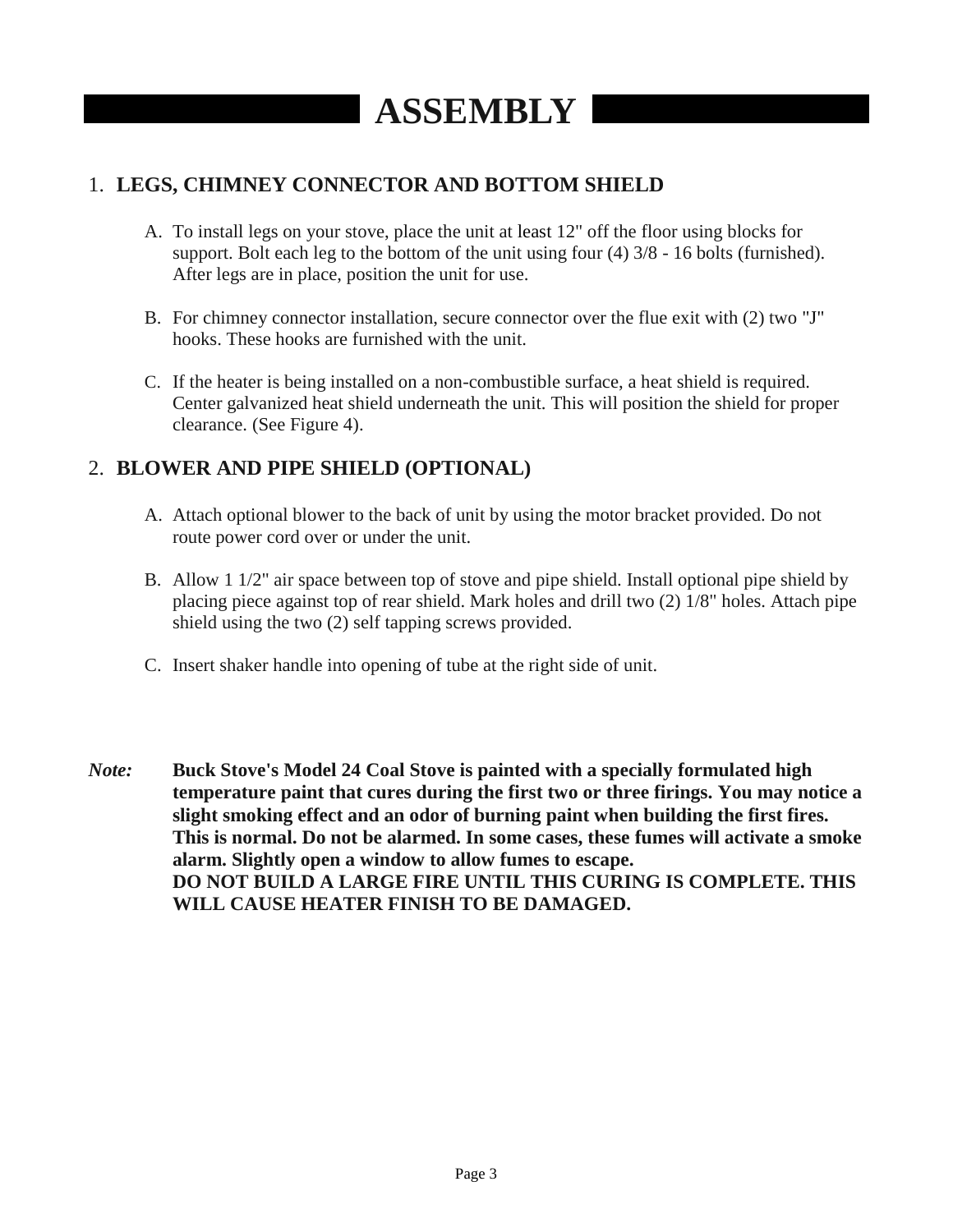# **INSTALLATION**

### **FLOOR PROTECTION**

- 1. If the floor is constructed of a combustible material it must be placed on a floor protector.
- 2. Floor protector must be a listed floor protector of 1-1/2" thick or any combination to consist of 3 or more R factor.
- 3. Remove any carpeting before positioning floor protector.
- 4. Any horizontal length of 24 gauge steel single wall chimney connector must have floor protection at least 2" in diameter underneath.
- 5. Floor protector must extend 8" from sides and rear and 16" from door of stove. (See figure 3)

### **CLEARANCE TO COMBUSTIBLES**

- 1. Clearances shown in Figures 1 and 2 are for your protection.
- 2. For close clearances see Figure 4.
- 3. When locating your stove consider safety, convenience and traffic flow.
- 4. Keep furniture, draperies, curtains, wood, paper and other combustibles away from stove.

#### **WARNING: Never install the stove in locations where gasoline, kerosene, charcoal lighter or any other flammable liquids are used or stored.**

#### **NOTE: THIS UNIT IS NOT APPROVED FOR MOBILE HOME USE.**

### **REDUCED WALL CLEARANCES**

- 1. The National Fire Protection Association (NFPA) Standard 211 recognizes eight (8) Wall Protection Systems. The following are two samples we suggest:
	- A. Galvanized steel sheet metal with minimum thickness of 24 gauge.
	- B. 4" nominal thickness brick. (See figure 9).

Either of these materials must be spaced 1" from the wall surface. With sheet metal, noncombustibles are used to maintain the 1" air space. With a brick wall, metal ties are used to anchor the brick to the wall and maintain the 1" air space.

To avoid excessive heat transmission, the spacers or wall ties should not be placed directly behind the heater or chimney connector. The 1" space provides free air circulation. For best insulating results, it is essential that there are openings completely around the system, including the bottom, so that cool air can circulate the 1" air space. The clearance reduction system should extend 13" beyond the heater in height and width. If must extend as high as the thimble penetration of the wall to the chimney to protect the wall behind the vertical run of the chimney connector.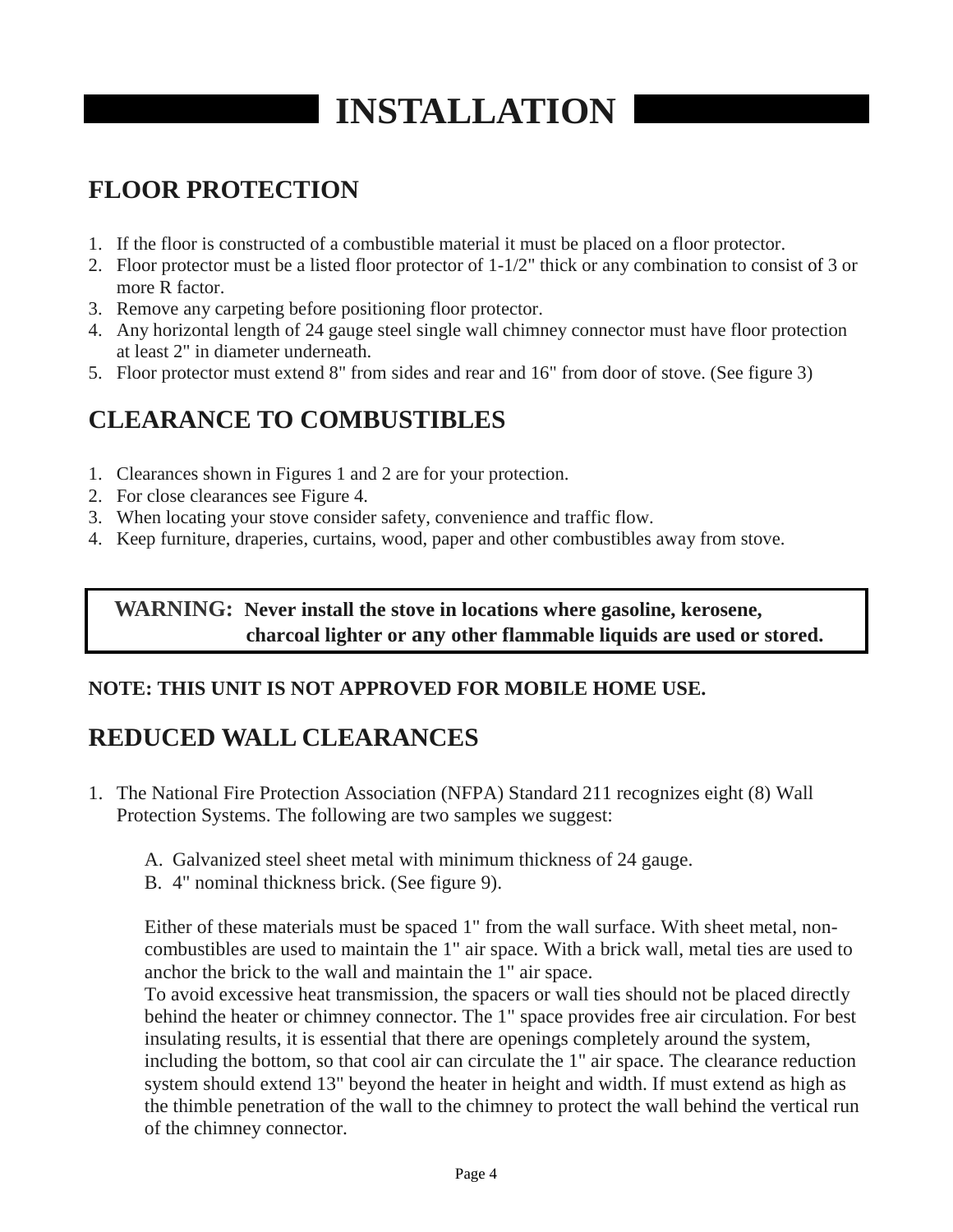### **CHIMNEY CONNECTOR**

- 1. Chimney connector must be 6" diameter 24 gauge minimum steel.
- 2. Do not use aluminum or galvanized steel.
- 3. Do not use chimney connector pipe as a chimney.
- 4. Connect stove to a chimney comparable to those illustrated in this manual.
- 5. Chimney connector sections must be attached to stove and to each other with the crimped end toward the stove. (See Figure 5). This allows creosote to run into the stove and not onto the outside of the pipe.
- 6. Secure all joints with three sheet metal screws. Without proper security, in the event of a creosote fire, the connector may vibrate apart.
- 7. For maximum operation, the chimney connector should be as short as possible.
- 8. Horizontal lengths of chimney connector should have an upward slope of *1/4"* per foot.
- 9. Maintain an 18" clearance between the chimney connector and the wall and ceiling unless a wall protection system is installed.

### **CHIMNEY**

This room heater must be connected to:

- (1) A chimney complying with the requirements for Type HT chimneys, Factory-Built Residential Type and Building Heating Appliance; UL 103.
- (2) A code-approved masonry chimney with a flue liner.

Your stove will operate satisfactorily with any listed factory-built chimney or any masonry flue or chimney meeting the NFPA-211 Codes. A round chimney is preferable to a square or rectangular chimney. The ideal chimney will have a cross-sectional area of the flue collar opening of your stove.

Maximum flue collar draft  $=$  .06" w.c.

### **MASONRY CHIMNEY**

If stove is connected to a masonry chimney, it should be examined for cracks, loose mortar, blockage or other signs of deterioration. Do not install the stove until the chimney is determined safe for use. (See figure 5.5). An oversized flue contributes to the accumulation of creosote. Check the flue size to determine it is not too large for stove. The flue should be no larger than 8" square or 9" in diameter.

Chimney must be the required height above roof for proper draft operation.

Chimney height requirement: At least 3' above the roof At least 2' above highest point on roof At least 10' away from the highest point (See figure 6).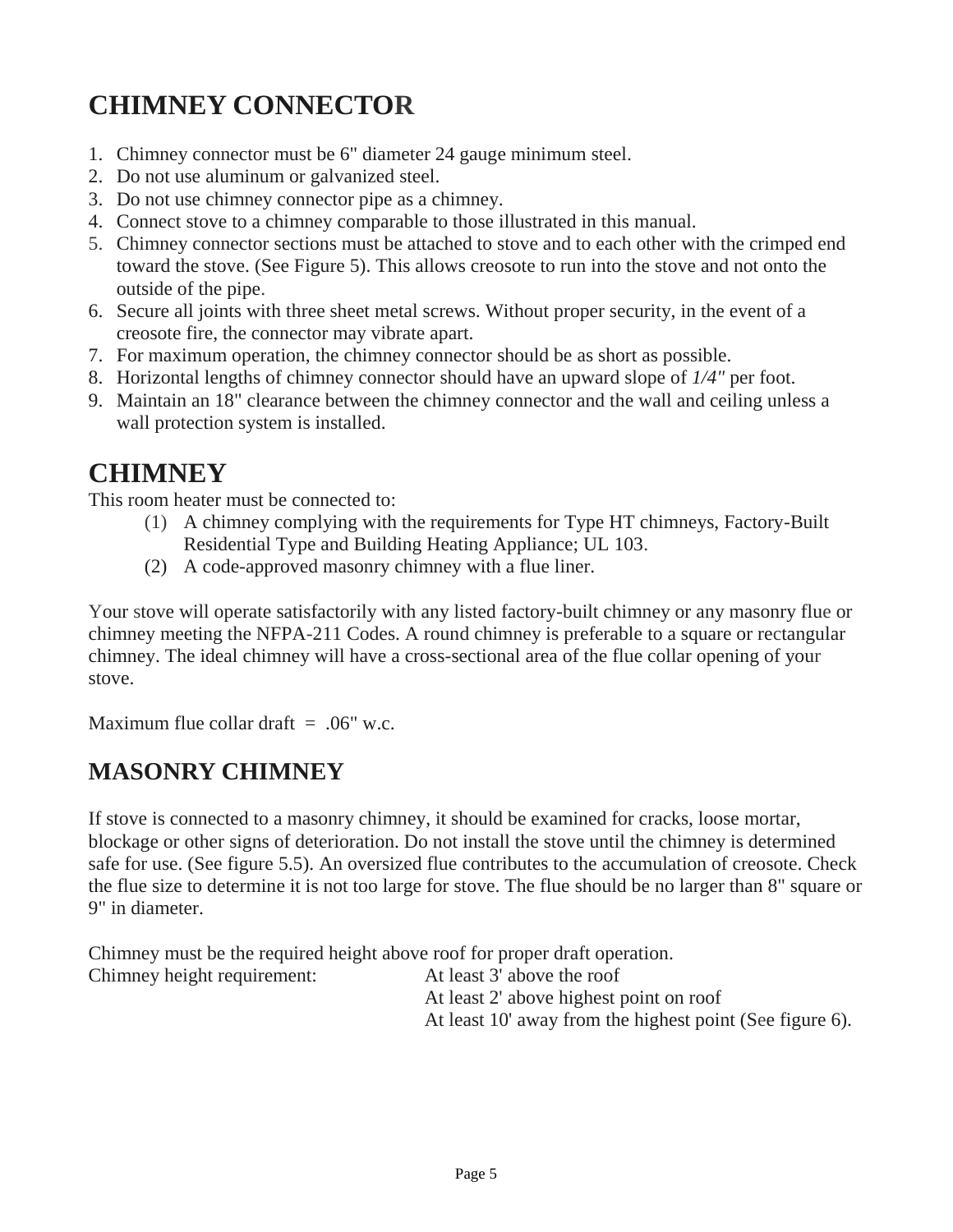### **THIMBLE**

Listed prefabricated 2100 degree metal thimbles can be purchased for use. (See figure 8). Installation instructions from the manufacturer must be strictly followed to ensure the safety of the system. Clearances to combustible materials must be maintained. Confirm local building codes for restrictions when connecting stove to masonry thimble through a combustible wall.

### **CONNECTION TO A METAL PREFABRICATED CHIMNEY**

When a metal prefabricated chimney is used, follow the pipe manufacturer's installation instruction exactly. Purchase (from the same manufacturer) and install:

- 1. Ceiling support package
- 2. Wall pass through
- 3. "T" section package
- 4. Firestops (when needed)
- 5. Insulation shield
- 6. Roof flashing
- 7. Chimney cap

These parts must be listed to 2100 degree UL 103 HT**.**

#### **Two methods of chimney installation:**

- 1. Install chimney inside residence through roof. (See figure 7).
- 2. Install exterior chimney outside the residence. (See figure 8).

Components illustrated may not look like system you choose, but this demonstrates basic components needed for a proper and safe installation.

See figure 6 for chimney height. Refer to page 5, "Masonry Chimney" for dimensions.

#### **NOTE: Follow the manufacturer's installation instructions and maintain specified clearance requirements.**

### **DO NOT CONNECT THIS UNIT TO A CHIMNEY FLUE SERVING ANOTHER APPLIANCE.**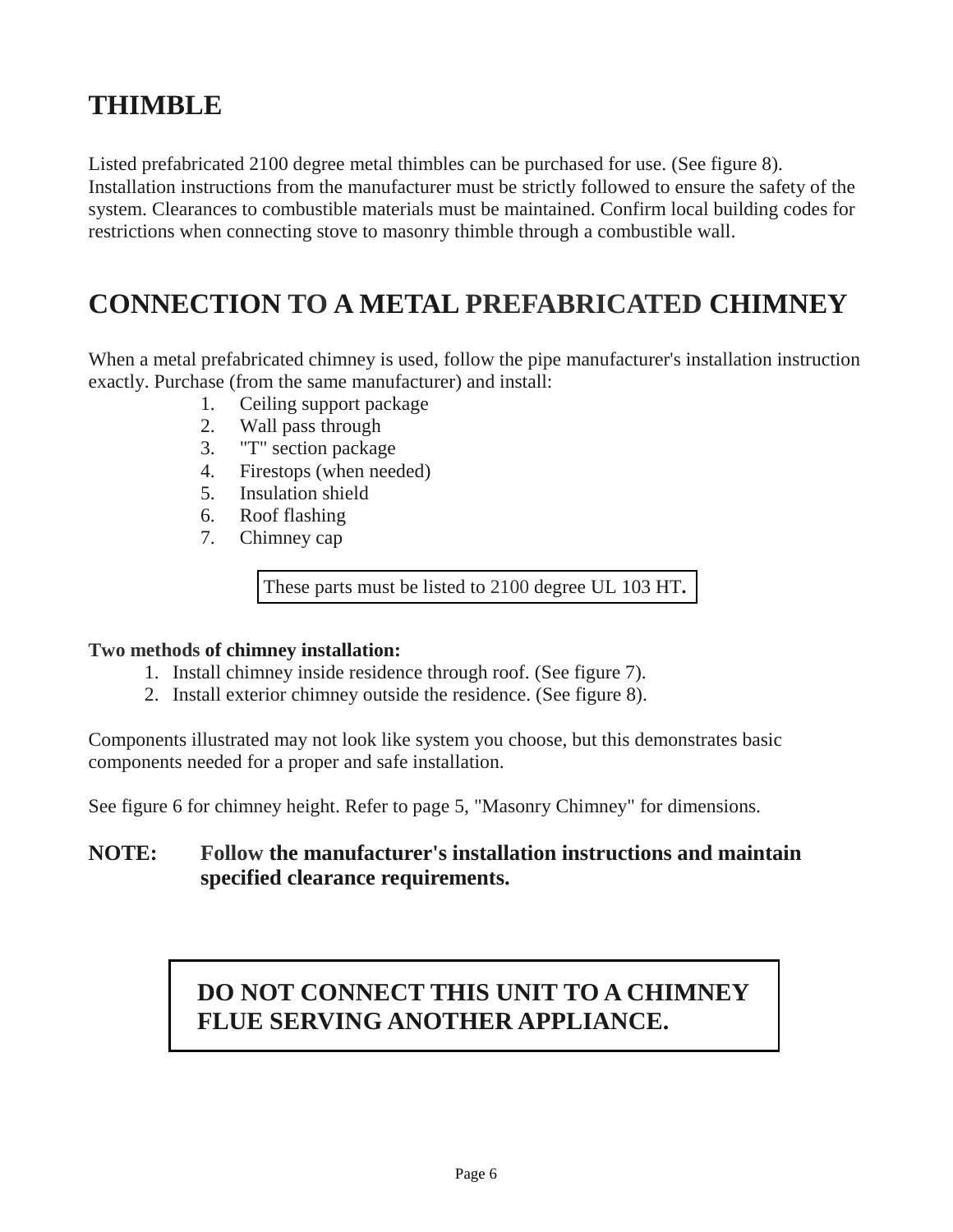# **OPERATION**

The Model 24 Coal Stove is designed to burn a variety of coals. Because of it's high carbon content and smokeless combustion, anthracite (hard) coal is the preferred fuel. The best size for this unit is chestnut.

Use coal only. Do not use any other fuel.

#### **TO START A FIRE:**

- 1. Open air draft control on ash door to the "Open" position.
- 2. Open top door and place up to six (6) sheets of crumpled newspaper on top of grate.
- 3. Place a layer of kindling wood or charcoal on top on newspaper. Allow air space between the pieces of wood or charcoal.

### **NOTE: Never use gasoline, gasoline type lantern fuel, kerosene, charcoal lighter fluid, or any similar flammable liquid in your stove to start or "freshen up" the fire. Keep all such materials away from the stove during use.**

- 4. Light paper and close top door.
- 5. When wood/charcoal is burning' to the point that red, glowing charcoal can be seen throughout the firebox, place a layer of coal over the wood/charcoal.

#### **Never add so much fuel to the stove at one time that you cannot see some red glowing coals or charcoal under the coal.**

- 6. Repeat this process until the firebox is filled to the top of the brick retainer in front.
- 7. Reduce the air control on ash door to your desired comfort zone.

#### **Never leave the top door of the stove open longer than necessary when refueling. This will prevent noxious gases from escaping from the stove.**

#### **AIR INTAKE SETTING**

Draft controls on ash door should be open less than halfway for the most efficient operation of the stove.

The fully "open" position should only be used when starting a fire or for short periods of time after adding more fuel.

#### **Never leave the ash door open for longer than is necessary to remove the ash pan or to replace it.**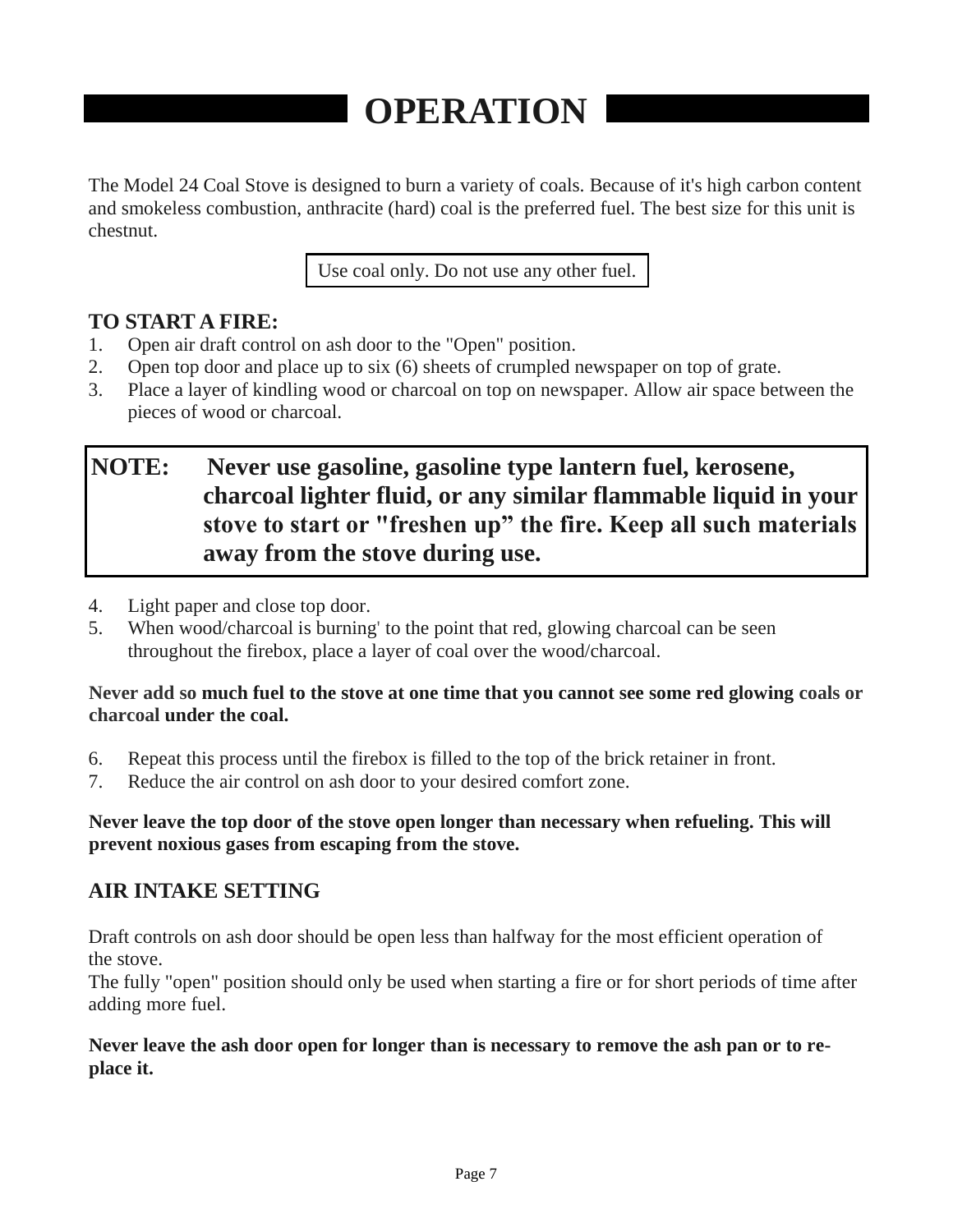#### **MAINTAINING A FIRE**

After a fire has been started in your Keystone Coal Stove, it is possible to keep it burning for long periods of time. Simply use a minimum draft setting. Normally, you should remove the ashes and refuel twice a day. As the ash builds up, it is necessary to periodically remove it to make room for more fuel and to allow an unrestricted flow of air through the fuel bed. After removing the ashes, replenish coal to level of brick retainers in front.

### **ASH REMOVAL (SHAKING)**

Insert shaker handle rod through bar which protrudes from side of stove through restraint channel. Move handle front and back, keeping end in restraint channel to prevent moving grate system too far and accidentally dumping fire. Ash will fall into ash pan underneath the grates. Keep all *12"*  layer of ash on top to grates. It is best to remove and empty ash pan each time you "shake".

Through extensive ash removal, a piece of unburned coal may lodge between two grates and prevent movement. If this occurs, do not try to force the handle. Damage to grates may result. Lift handle clear of restraint channel and gently jiggle it loose. If this does not work, allow the stove to burn normally for an hour or two and unburned coal will burn itself out.

If you still have no success, lift the handle clear of restraint channel and move the handle front and back, dumping a portion of the ash and fire into the ash pan. Use this procedure if you want to empty all of ash and coal from the unit.

#### **ASH DISPOSAL**

- 1. Place ashes in a metal container with a tight fitting lid.
- 2. Place the closed container in a non-combustible area.
- 3. Retain ashes in closed container until all cinders have thoroughly cooled before final disposal.

#### **OVERFIRING**

Do not over fire. Flammable liquids, wood or trash in stove may cause over firing. If the chimney connector or stove glows red, stove is over fired. If this occurs, close stove damper and door. This will reduce air supply to fire.

A chimney fire may cause structural damage to chimney. Do not use stove until chimney and chimney connector have been thoroughly inspected and damaged parts have been replaced. A chimney sweep can perform the inspection.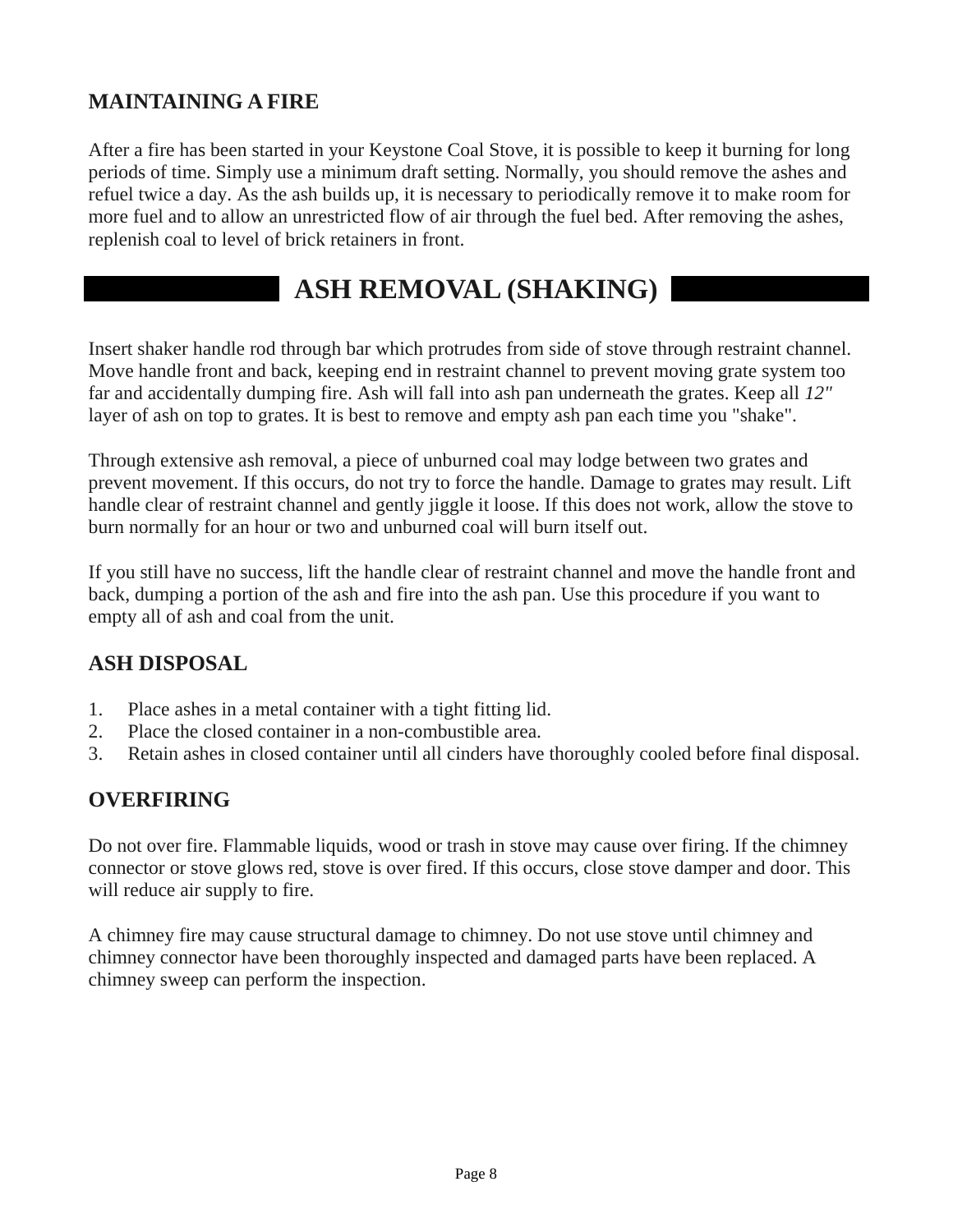#### **CREOSOTE AND SOOT**

The Model 24 Keystone Coal Stove has been designed specifically to burn coal. This conforms to United States Governmental Protection Agency regulations for coal stoves. Wood should not be used in your stove except as kindling to start the coal fire. When coal is burned, products of combustion combine with moisture to form soot residue. This residue accumulates on flue lining. When ignited, this soot creates an extremely hot fire. Your chimney and chimney connector should be inspected once every two months. Any build-up of soot should be removed to prevent the risk of a chimney fire.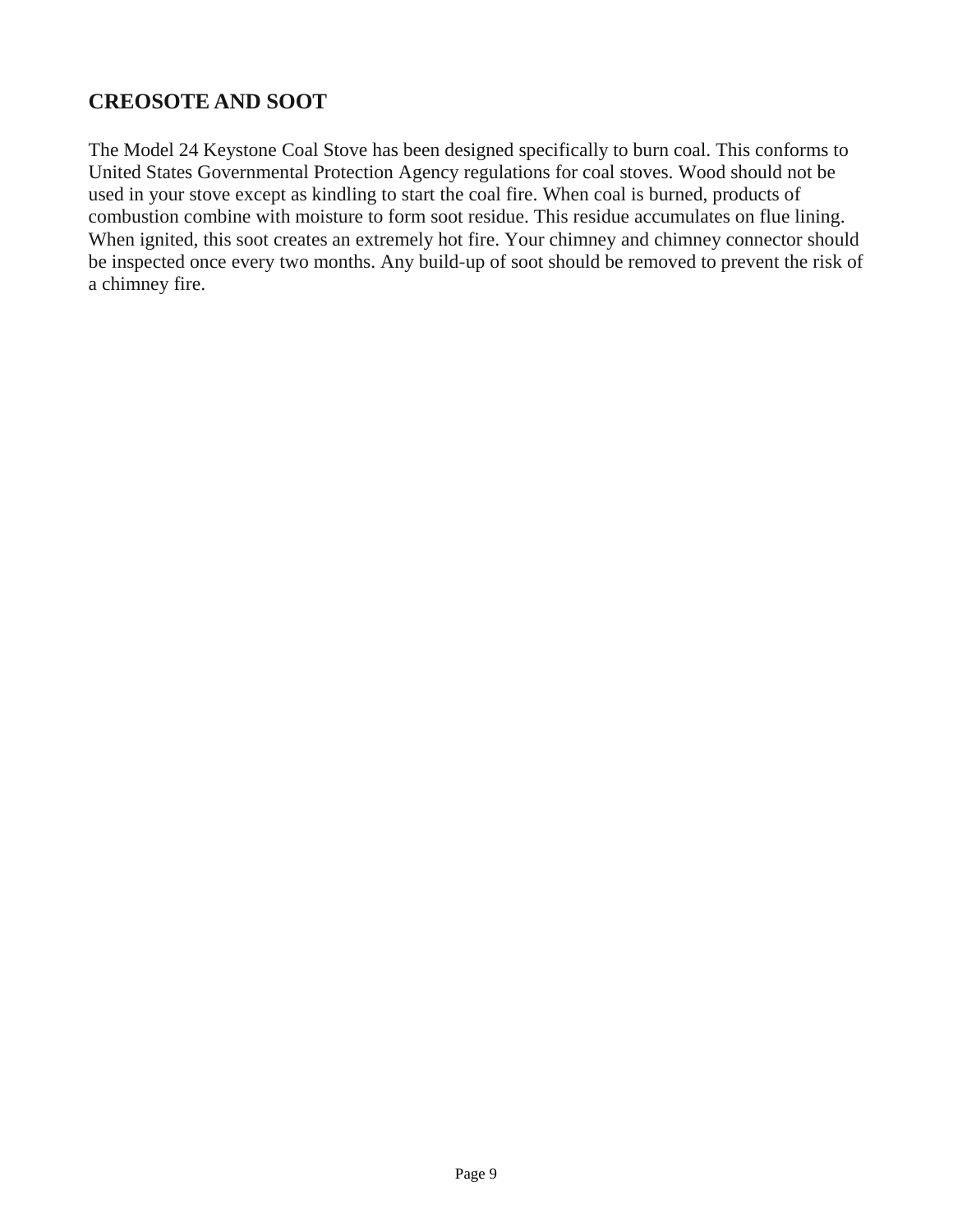### **CLEARANCE TO COMBUSTIBLE WALL SINGLE WALL PIPE**

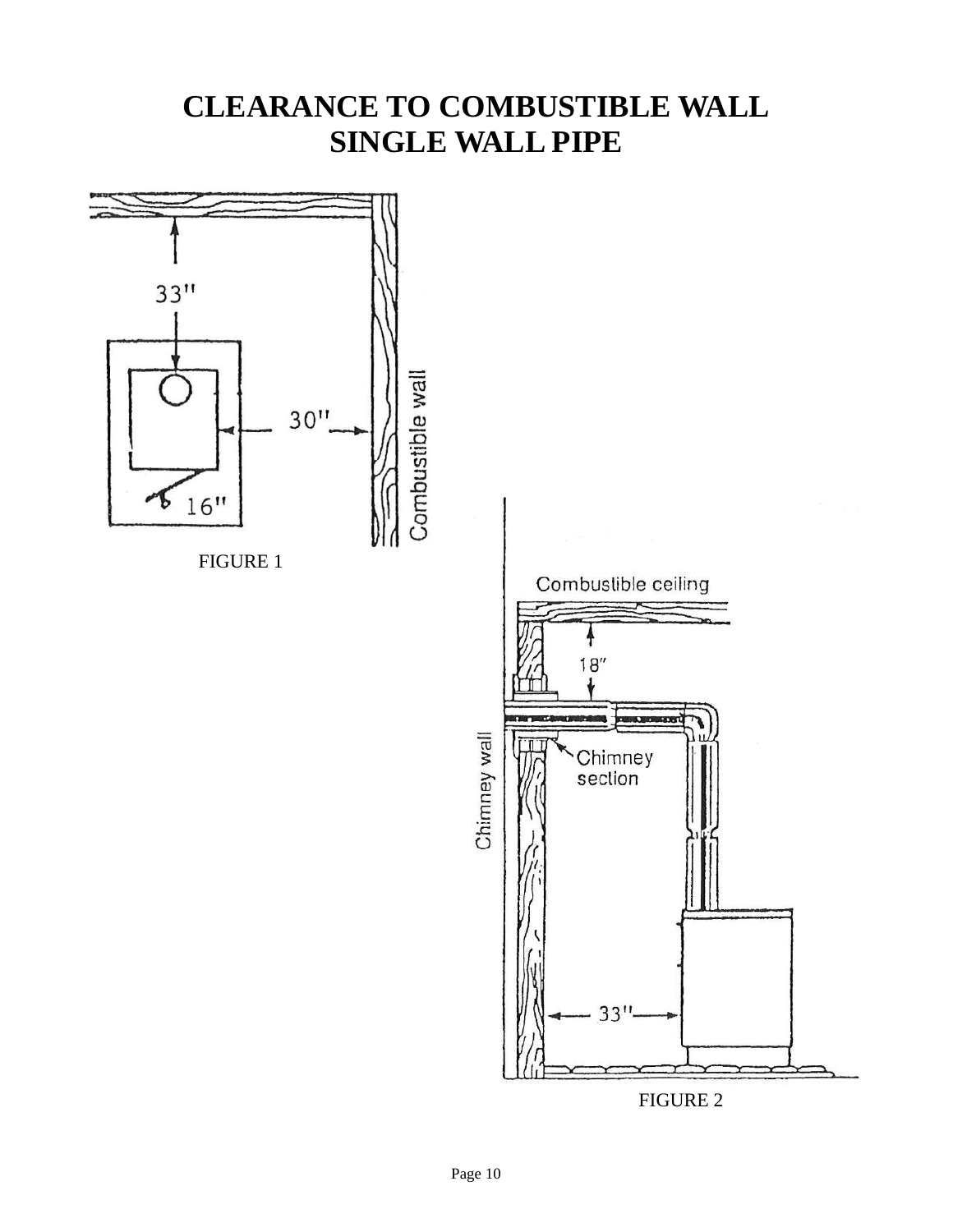### **CLEARANCE TO COMBUSTIBLE WALL SINGLE WALL PIPE (With Optional Rear Shield)**

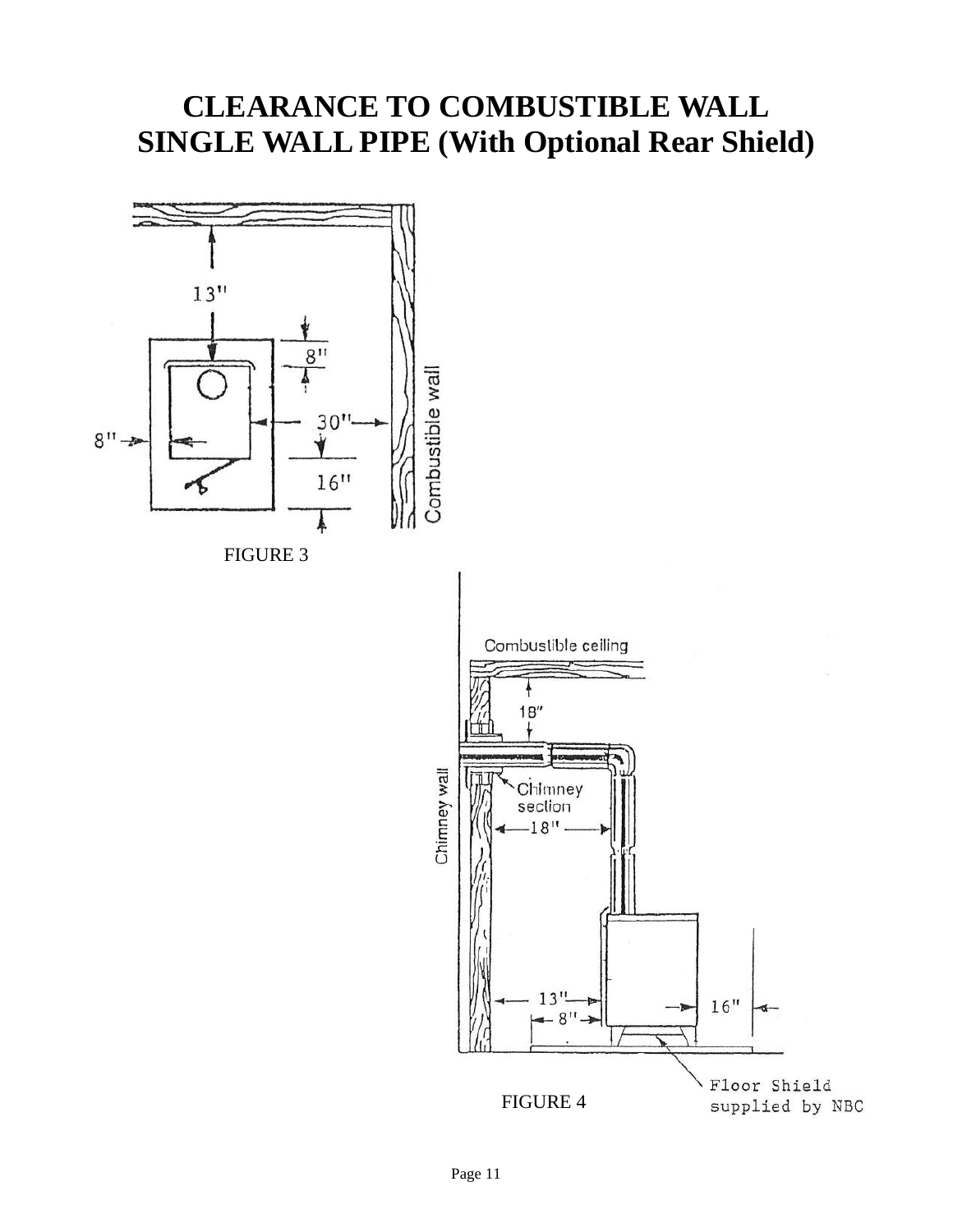### **METHODS OF INSTALLATION**

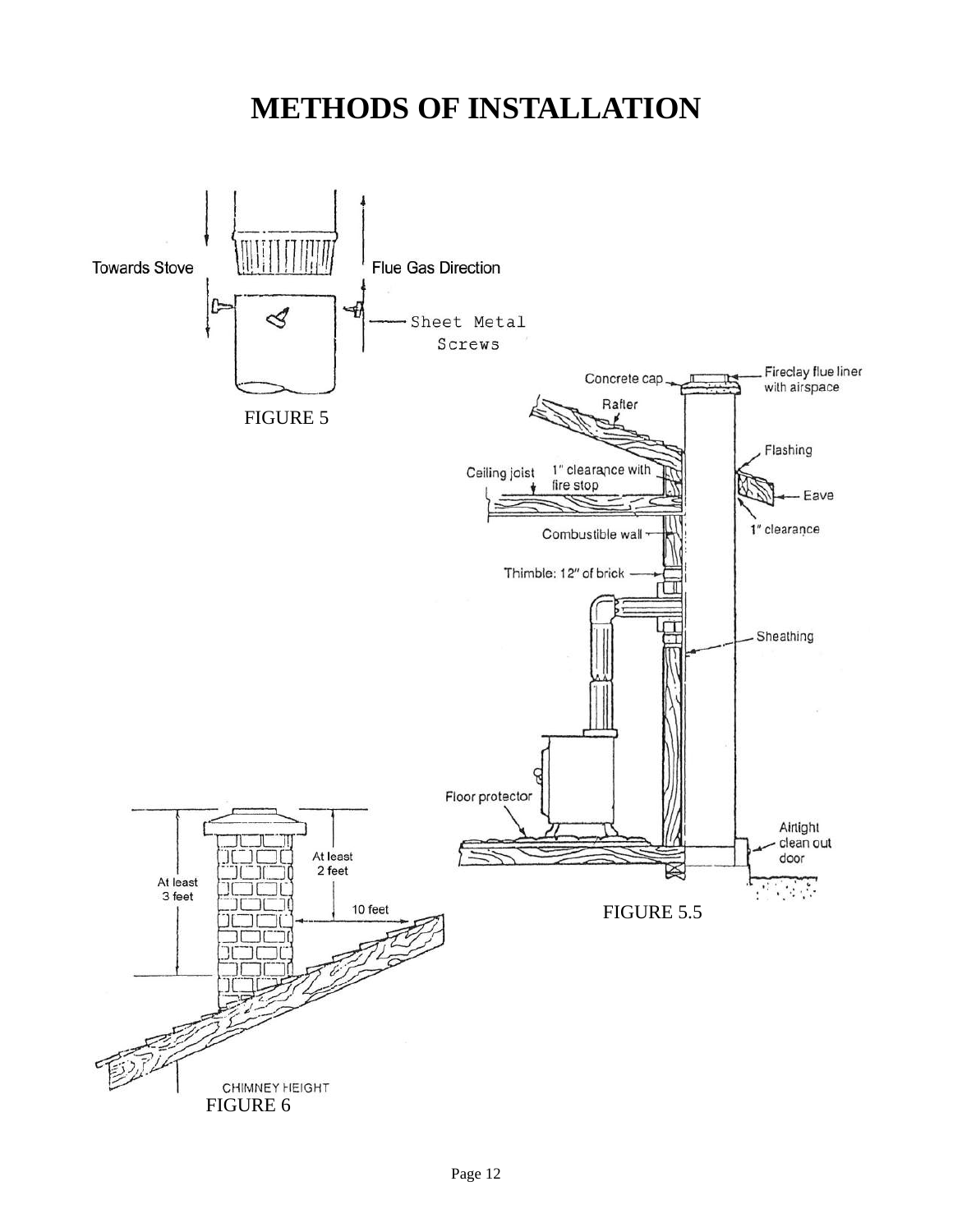### **METHODS OF INSTALLATION**

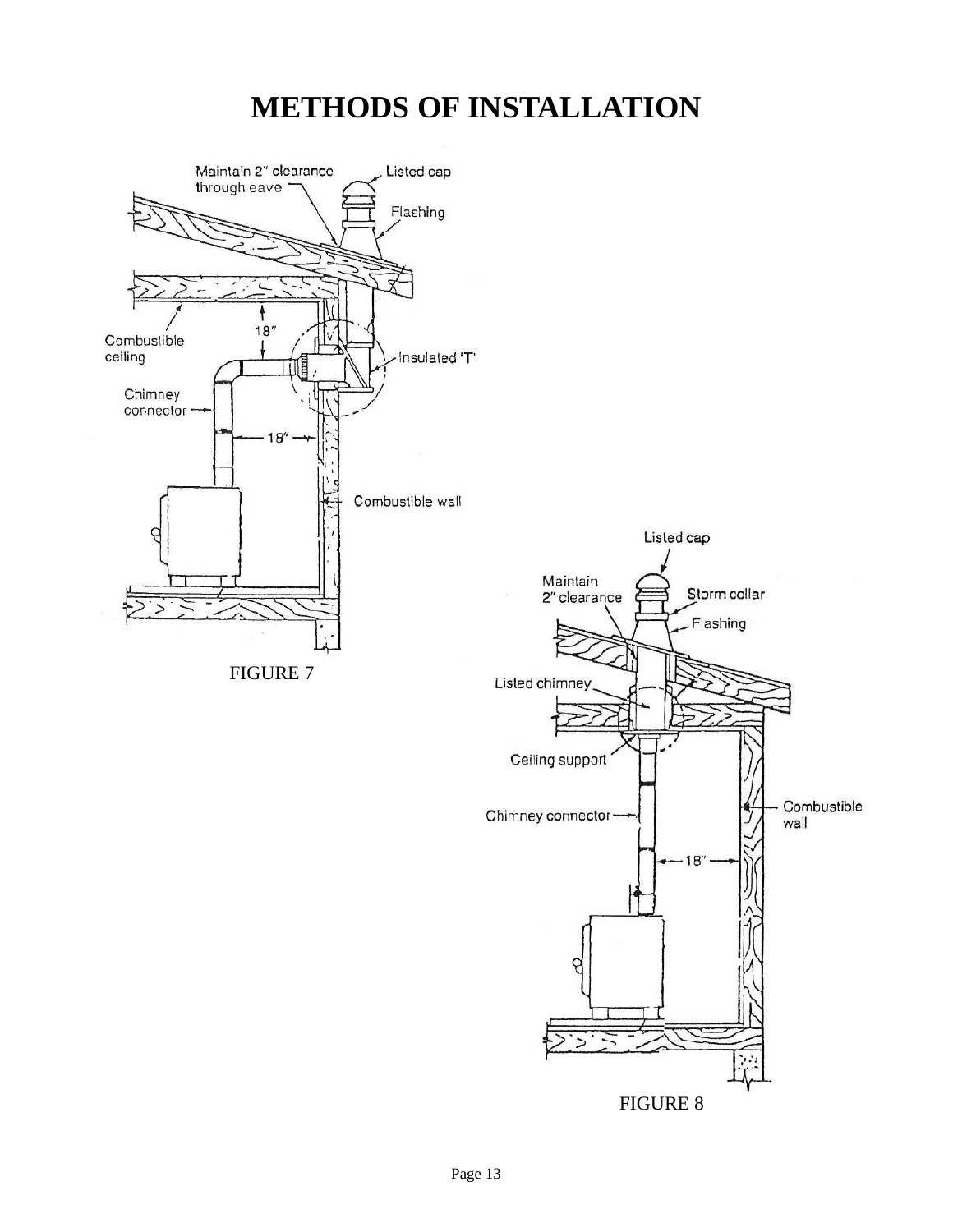### **ALTERNATIVES FOR WALL PROTECTION**



FIGURE 9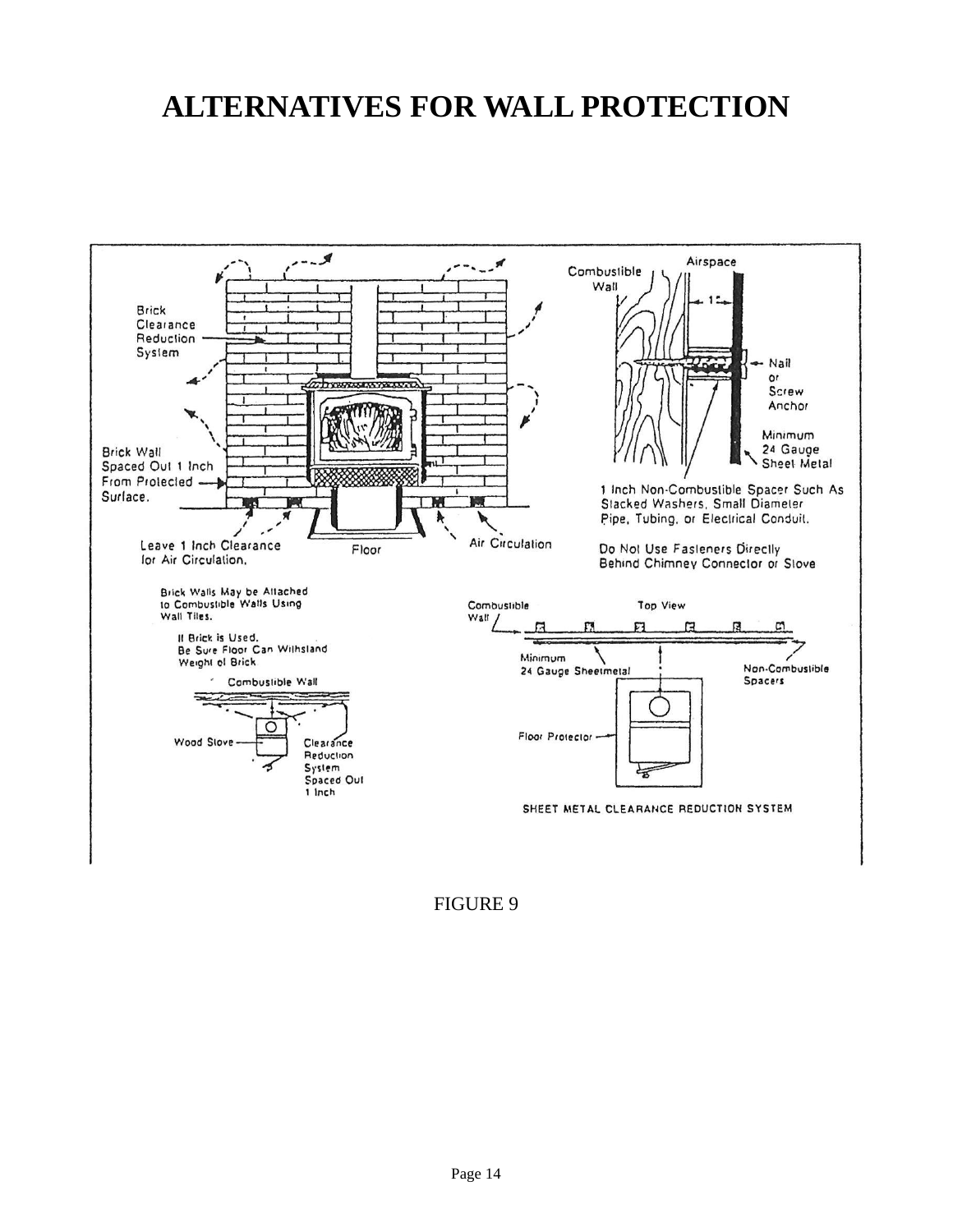### **NEW BUCK CORPORATION (NBC) LIMITED WARRANTY KEYSTONE COAL STOVE**

#### **PLEASE READ THIS WARRANTY CAREFULLY**

#### PRODUCTS COVERED

This warranty covers the New Buck Stove heating unit, so long as it is owned by the original purchaser, including optional and standard accessories purchased at the same time, subject to terms, limitations, and conditions herein set out.

#### PRODUCTS NOT COVERED

This warranty does not cover the following: Glass, Refractory Material, Firebrick or Gaskets.

This warranty will also not cover any damage and/or failure caused by abuse or improper installation of the products covered.

#### WARRANTY TIME PERIODS

#### (A)Period 1

For one year from the date of purchase, NBC will replace or repair, at its option, any part defective in materials or workmanship. The cost of parts only are included. The customer pays any labor or transportation charges required.

#### THEREAFTER;

#### (B)Period 2

For the period after the first year from the date of purchase and extending for 5 years as long as the Buck Stove is owned by the original purchaser, NBC will repair or replace, at it option, any part defective in materials or workmanship, with the exception of : electrical motors, wiring, switches, components, optional and standard accessories; and all parts not permanently attached to the heating units. Parts not permanently attached to the heating unit are defined as those items designed to be removed from the stove, including those removable with common hand tools. The costs of parts only are included. This customer pays any labor or transportation charges required.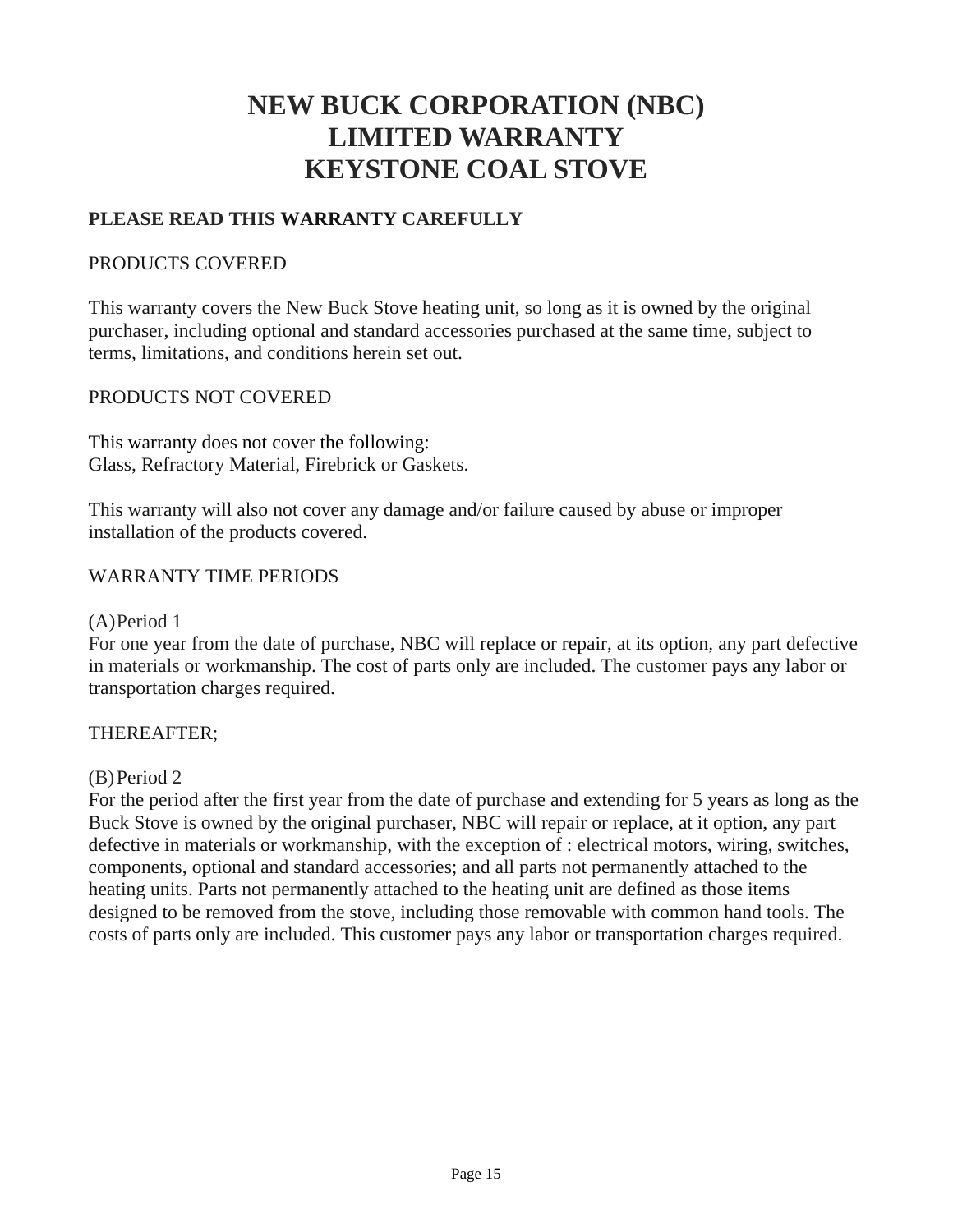#### PROCEDURE

Should you feel that your Buck Stove is defective, you should contact any Buck Stove dealer for the name of your nearest authorized Buck Stove service representative, who will instruct you on the proper procedure, depending on which Warranty Time Period (Period 1 or Period 2) applies. If for any reason you are dissatisfied with the suggested procedures, you may contact us in writing at:

#### **New Buck Corporation P. O. Box 69 Spruce Pine, NC 28777 Email: info@buckstove.com**

#### CONDITIONS AND EXCLUSIONS

- (A)Replacement of parts may be in the form of new or fully reconditioned parts, at NBC's option.
- (B)There is no other express warranty. All implied warranties or merchantability and fitness for use are limited to the duration of the Express Warranty.
- (C)New Buck Corporation is not liable for indirect, incidental, or consequential damages in connection with the use of the product including any cost or expense of providing substitute equipment or service during periods of malfunction or non-use. Some states do not allow the exclusion of incidental or consequential damages, so the above exclusion may not apply to you.
- (D)All warranty repairs under this warranty must be performed by an authorized Buck Stove service representative. Repairs or attempted repairs by anyone other than an authorized service representative are not covered under this warranty. In addition, these unauthorized repairs may result in additional malfunctions, which is not covered by the warranty.

#### OTHER RIGHTS

This warranty gives you specific legal rights and you may also have other rights which vary from state to state.